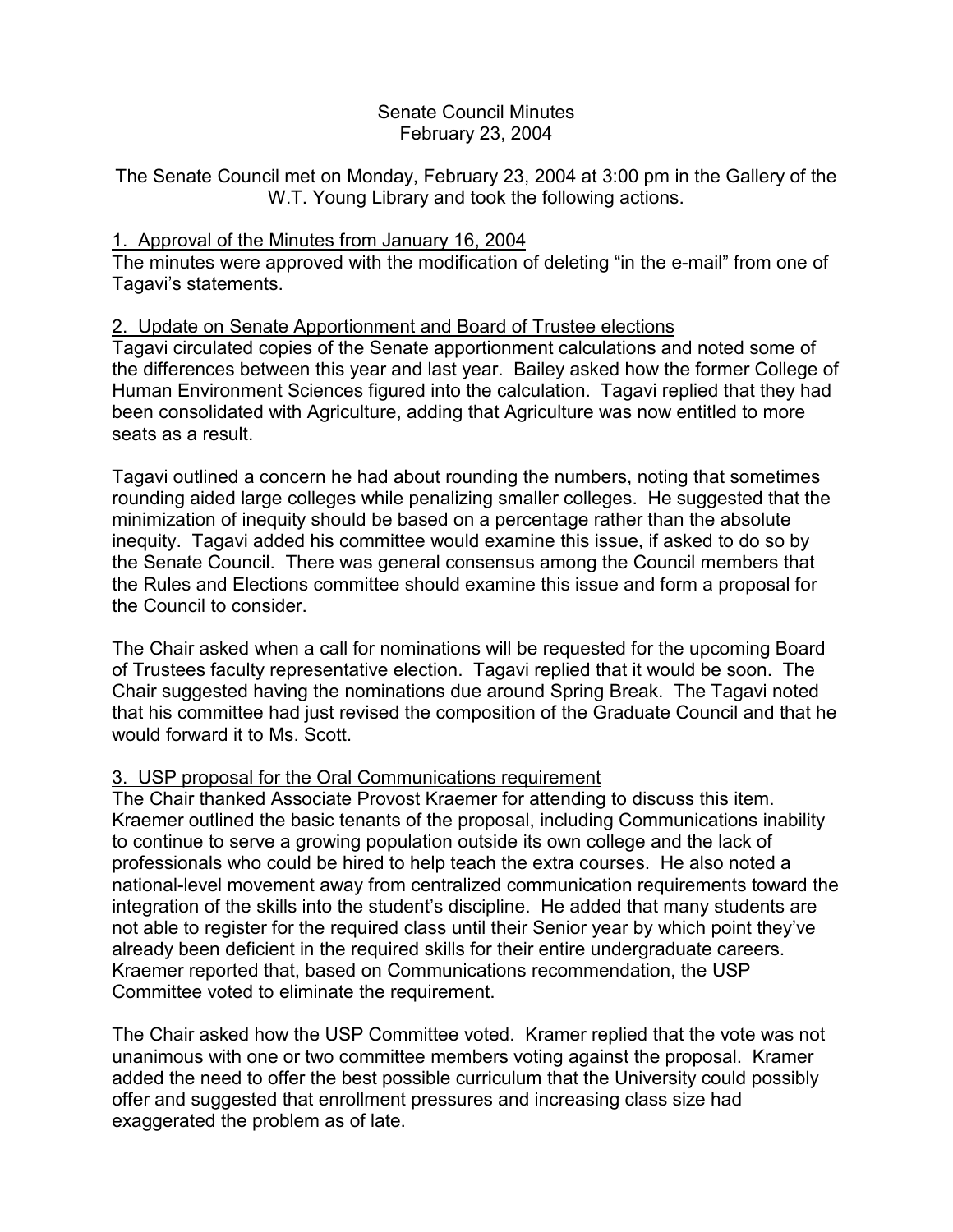Debski noted the importance of the oral communication requirement and related the difference she could detect in her undergraduate students who had taken the required course and those who had not. She questioned the notion that qualified people were not available to be hired, were funds available. Kraemer agreed with Debski, but noted that some programs on campus already prefer to integrate this requirement into their own curricula rather than utilizing COM 181. He added that students who fulfill this requirement through their department learn how to speak about their discipline rather than learning how to perform.

Debski worried that if the students were not required to take COM 181 then "nobody might feel responsible for teaching this" skill. Kramer said the reality was that Communications couldn't offer that single course to enough students.

Yanarella reiterated Debski's concern about the lack of pressure on programs to incorporate the requirement into their curricula. He feared that in the future the inclusion of such skills in the programs may dissipate for lack of a driving force to integrate them into the programs. Kraemer agreed that different programs will feel differently about integrating the skills into their curricula and added that SACS will still hold the University accountable for the dissemination of these skills. He said he thought the institution would be able to impart these skills through some other mechanism.

Tagavi agreed with Debski that the argument suggesting a lack of qualified instructors was odd. Tagavi asked if colleges weren't allowed to raise admissions requirements to limit enrollment why USP should be allowed to drop requirements due to resource problems. He also wondered if this would lead to other USP requirement changes and wondered how one requirement could be deemed more important than others. Kraemer disagreed, saying the predominant principle should be "what is the best curriculum we can implement". He noted that might not be the ideal curriculum, but that it was important to balance the various resource needs and the needs of the students to maintain a quality curriculum. He added that other curricular changes would be considered individually and warned against generalities.

Saunier asked how the fulfillment of the requirement would be document so students could transfer that requirement from one institution to another. Kraemer replied that this was one of the issues that would have to be addressed during implementation. Kraemer noted increased curricular pressures from CPE and SACS, and suggested that perhaps the CPE curriculum might not be a very good one. Saunier added that from a student's perspective (attending UK to complete the core curriculum and wanting to block transfer to another institution) it would not be in the student's best interest if there was no way to monitor the fulfillment of the oral communications requirement. She added that historically the Communications faculty had felt strongly that only they were qualified to teach oral communication skills.

Grabau suggested that the University was not establishing the necessary competencies in the SACS general studies evaluation and felt that SACS had not been diligent in addressing this issue. He expressed concern that relying on SACS to enforce the integration of these skills into the colleges might lead to the evaporation of those skills.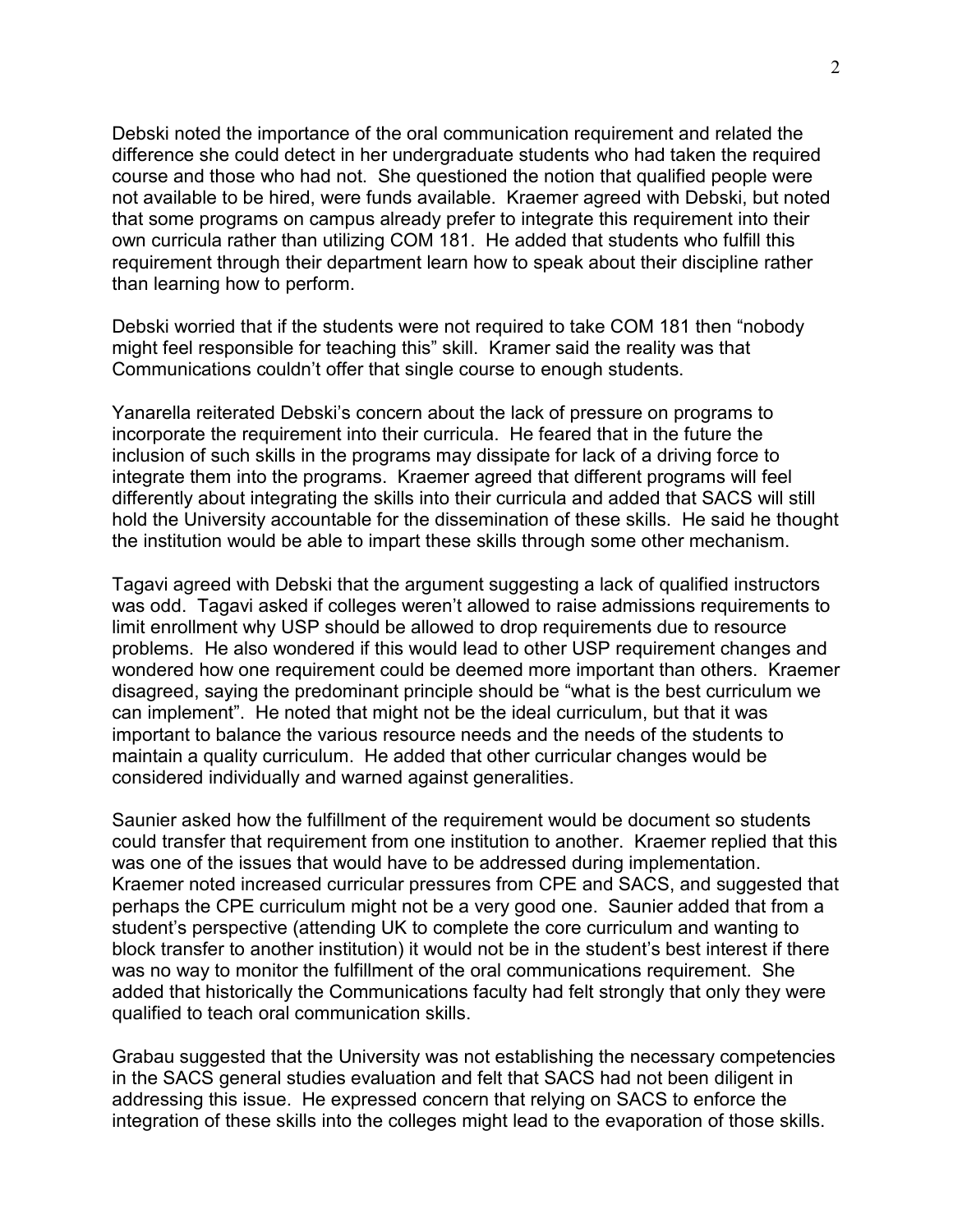He wished there was some way to continue documenting the fulfillment of the oral communications requirement, if outside of COM 181, and suggested that it was the responsibility of USP to "mind the shop" on the enforcement and documentation of this requirement.

Kraemer noted the difficult position the committee found itself in. He said the committee felt that the skills should be inherent in the undergraduate experience. Kraemer added his own opinion that every department should be required to show how they were going to fulfill the requirement, but feared that such a move would put the USP committee in the difficult position of having to sort through "a whole range of alternatives, good and bad". Saunier noted that Kraemer's suggested requirement would ease the transfer concerns considerably.

Kennedy suggested the root of the problem was resource allocation and wondered if financial issues were solely the purview of Administration or if the Senate Council and the Senate should get involved. He added that this proposal represented a slippery slope which he feared was "getting steeper". Kraemer noted the "sad state of undergraduate education in a research institution with state cuts" and expressed his frustration with the situation. He thought the Administration would be willing to redistribute resources for the benefit of the students, if resources were available to redistribute. He added that "the faculty govern the curriculum, but resources are governed by Administration". He suggested the need for more philosophical discussion of this issue in the Senate. He suggested that funds could be redistributed from other programs, but worried the faculty in those programs would feel adversely impacted.

Kennedy suggested the Student Graduation Contract will increase pressure on the Administration to ensure that the necessary courses are offered. Kraemer said that was part of the reason Communications felt it couldn't continue to meet the need.

Cibull asked if the size of the college would be reduced if the proposal were to pass. Kraemer replied the college would continue to offer the same roster of courses and the same number of sections. Cibull suggested that if the oral communication requirement was migrated into the colleges then Communications should be available to the programs to help offer expertise for course development. He spoke against abolishing the requirement but suggested that having the various programs teach these skills might be something to consider.

Chard favored integration of the skills into the department, suggesting that it might help students "learn the language of their professions", but she expressed concern about how the departments were supposed to find resources to develop and teach new courses. Debski added her concern about the quality of the instructors who currently teach the courses. Kraemer replied that many of the sections are taught by graduate students. Debski wondered if graduate students were in the pipe-line to enter the profession how there could be a lack of qualified professors. Kraemer replied that he didn't know.

Yanarella reiterated his position and noted a duality in the heart of the question. He said the first question was how the departments would demonstrate their ability to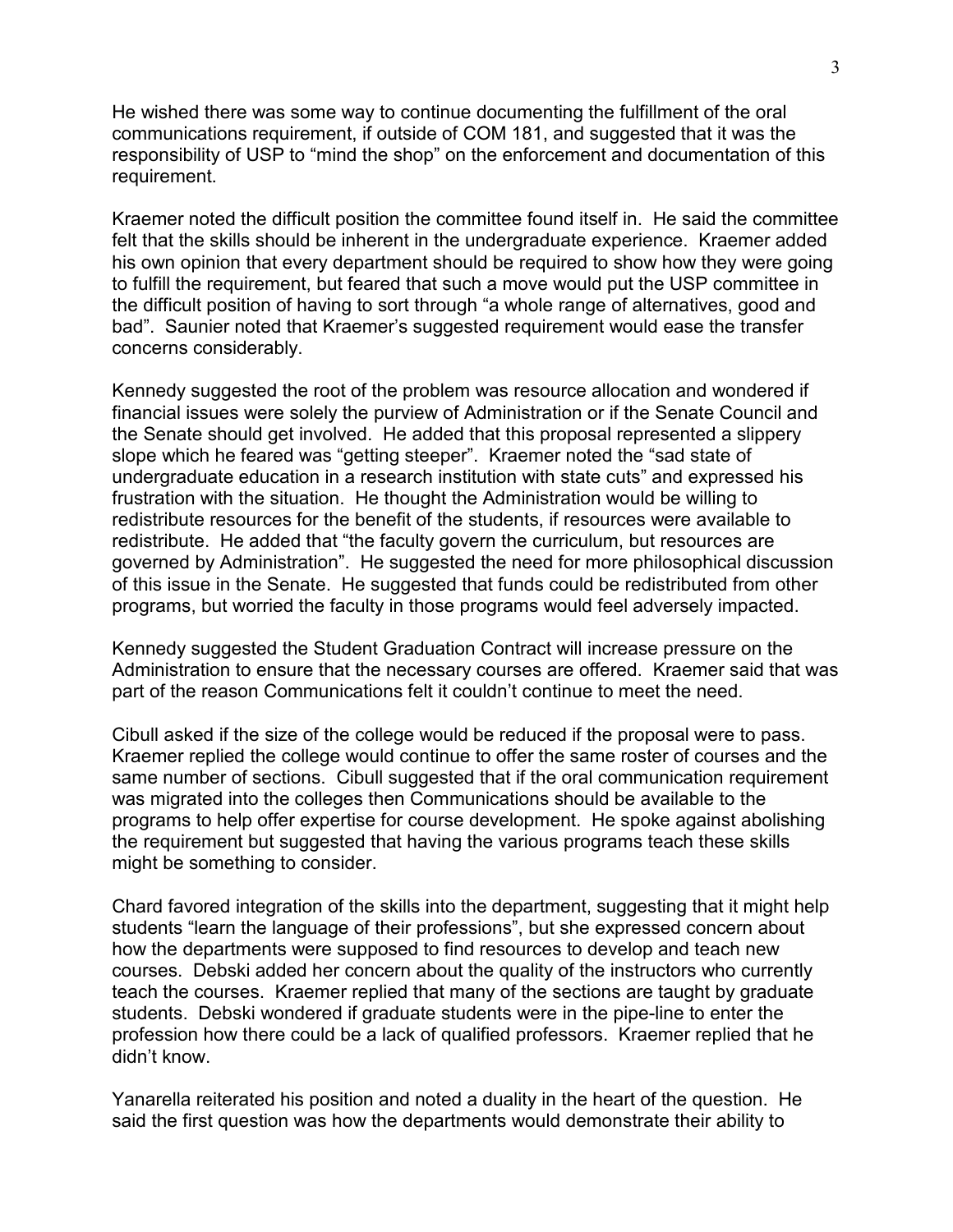imbed these skills into their core curriculum. He said the second question was how Communications could be kept "on the hook" to aid departments in developing courses for their own curricula. He expressed the need to recognize the efforts of both Communications and the departments in this endeavor be making financial resources available to both. Kraemer asked what would happen if the requirement was not abolished and there were no resources to support the requirement. He asked what should be done with all of the students who can't take the course until they are seniors. Yanarella replied that he'd rather have seniors take the course late in their careers than not take it at all.

Bailey suggested continuing the requirement but encouraging other departments to develop alternatives. Chard noted that some programs might choose to abandon the requirement if it isn't already part of their course roster. Bailey noted that Chemistry had integrated the skill into its own curriculum successfully.

Cibull said he was disturbed by the presentation of the argument that "we value this so much that we want to do away with it". Kraemer replied that there was a need to value the skill, but not necessarily to value the need to take a specific course to achieve the desired competencies. Cibull said he'd like the committee to present concrete examples of what the students should be able to demonstrate, if the onus for teaching these skills transferred to the departments.

Debski suggested encouraging other departments to follow Chemistry's model. Kraemer expressed concern that such a solution would present the departments with an unfunded mandate. Debski noted that it was only an unfunded mandate if the departments were forced to be responsible for the oral communication skills, but suggested that giving departments the opportunity to develop their own communication courses might prove beneficial.

The Chair noted a need to decide this issue apart from the larger pedagogical concerns of the Senate Council, though indeed this issue embodies part of those concerns. Debski and Cibull expressed concern about the precedent the endorsement of such a proposal would set for other departments that provided education to students outside their own colleges, like Biology, Chemistry and English. Tagavi suggested that the Senate should ask the Provost to reallocate resources.

Cibull suggested asking the committee to develop a plan to transfer the skills into the departments while being sensitive to resource issues. Chard added that the committee should ask Communications if they'll be limiting their services to programs that chose to still require COM 181. Kraemer suggested the Senate Council could invite Communications to a meeting in order to resolve some of the questions. Cibull made his earlier suggestion a **motion**. Chard **seconded** it. The motion read:

The Senate Council charges the University Studies Committee to develop a concrete plan through which the responsibility for developing oral communications skills would migrate to the departments, should the proposal eventually be approved.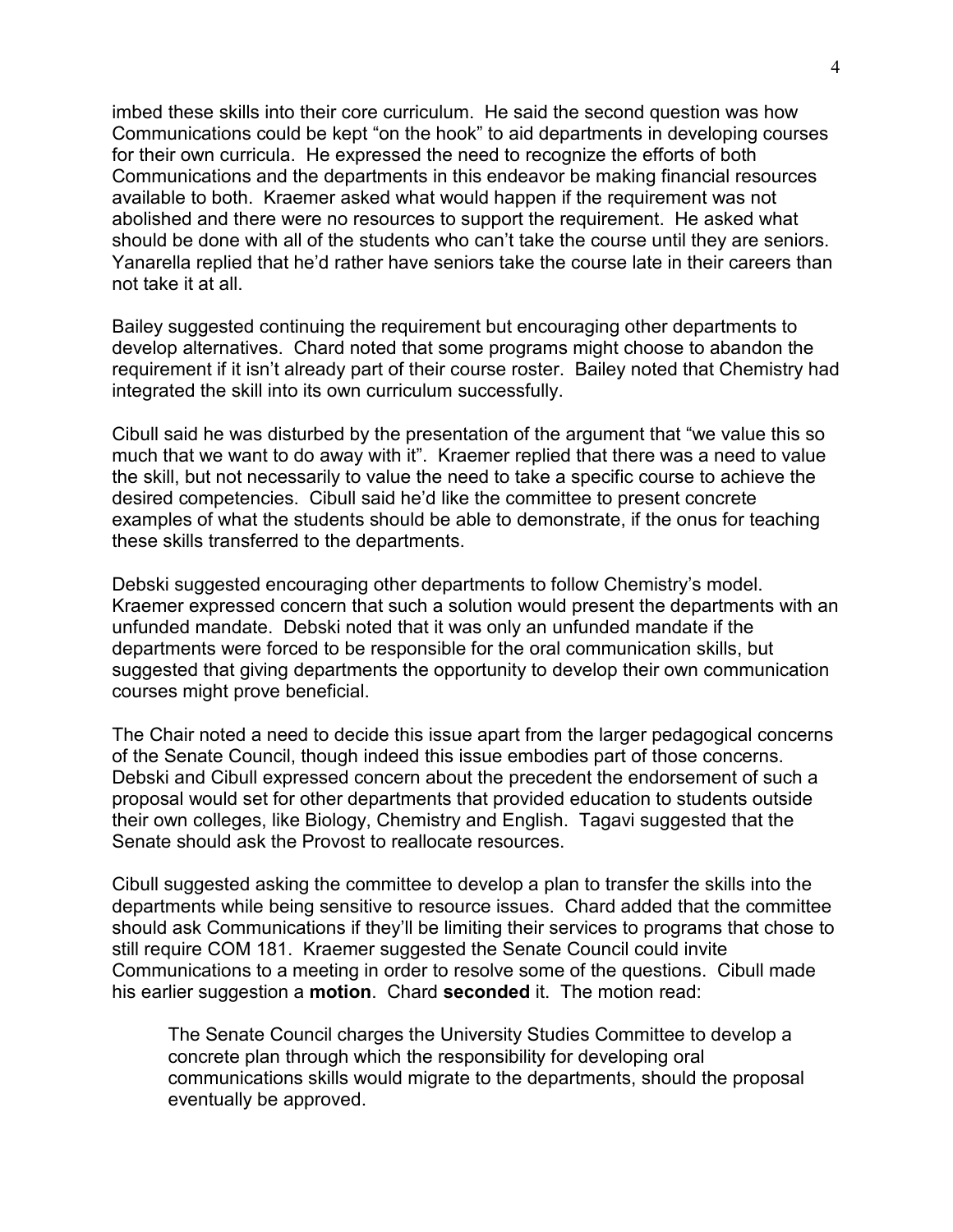Edgerton suggested including in the motion a request for information regarding how many programs would elect to continue requiring the course and whether Communications would attempt to meet those needs. It was accepted as a friendly amendment. The **amendment** read:

Include in this plan information regarding how many programs would continue to require COM 181 and how Communications would continue to serve those students.

After brief discussion the motion **passed** without dissent.

Chard made a **motion** to collect information from Communications about current and projected enrollments and the possibility of resource reallocation due to decreased enrollment. Debski **seconded** the motion. The motion read:

The Senate Council requests Communications to provide information detailing current and projected enrollment in required Communications courses to support the proposal of the University Studies Program. Communications should include information regarding reallocation of resources due to potential decreases in enrollment, should the proposal eventually be approved.

After brief discussion the motion **passed** without dissent.

#### Other Business:

The Chair asked Kraemer to briefly discuss the LCC Transfer Program proposed by the President. Kraemer replied that the program would essentially build on the existing transfer and advising practices. He said the program would provide greater access to the University on targeted advising days and that UK might have a greater presence at LCC in the form of an on-campus admissions/advising office. Kraemer said "it is in our own self-interest to promote and expand successful transfers".

Tagavi asked if the CPE or the Administration could force departments to accept courses from any community college and asked if that had been done by legislation in the past. Saunier noted the existence of a state law that said the community colleges were able to teach any course offered by UK and said she assumed UK had to accept those courses.

The Chair thanked Kramer for attending and answering questions. Kraemer departed.

## 4. Definition of Educational Units

The Chair reminded the Council members that the Academic Organization and Structure Committee had been charged by the Senate Council to determine the definition of an educational unit. He added that the committee's definition would be presented to the AR/GR Task Force the following morning.

Chard said her committee found considerable disagreement in the academic community regarding the definition of centers and institutes and noted the same problems when studying the benchmarks. Chard drew the Council's attention to the first item of the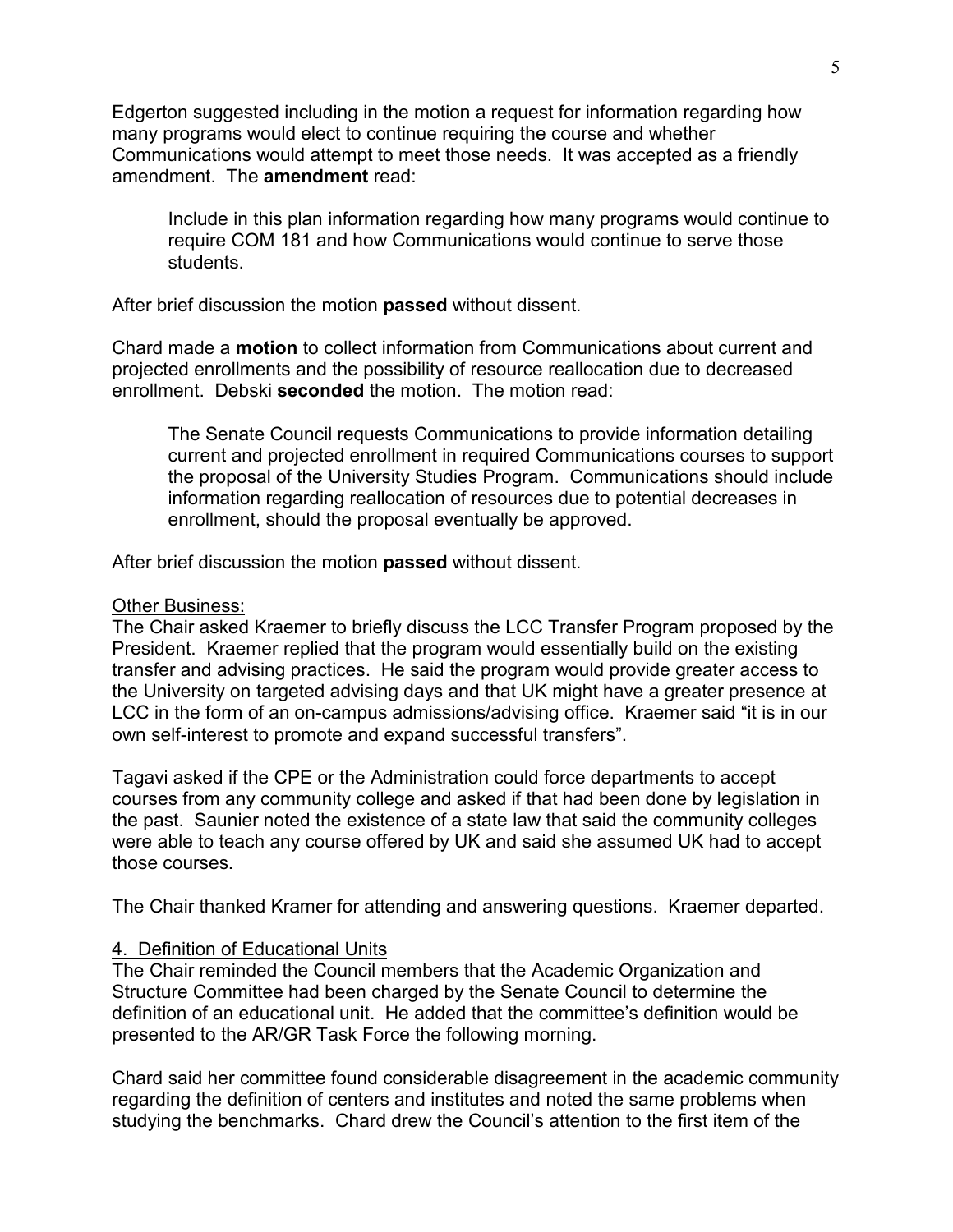report and read from it. She noted that anywhere faculty were being assigned to conduct teaching, research or service was an academic unit. She noted that this definition excluded those centers and institutes that perform solely administrative functions, but that the rest of the units in question would fall under the purview of the Senate.

Cibull noted that the faculty of those centers were already under the purview of the Senate in that they are faculty, but asked why it was important to include the centers under the purview of the Senate. Jones noted that when the Center for Drug and Alcohol Research (CDAR) was recently reorganized by Board action the Senate was not consulted. He added the definition proposed by the committee would clarify for the Administration which units rose to the level of educational units and which were administrative.

Brief discussion followed regarding primary appointments, distribution of effort percentages and home units for purposes of promotion and tenure. Bailey said that the Senate's purview was educational policy and that the committee attempted to find a way to include all units in which faculty were active with at least a part of their DOE dedicated to their activity in that unit. Bailey asked if the other Senate Council members had suggestions as to how to limit this inclusiveness without inadvertently omitting a unit that should be included.

Chard reviewed the rest of the proposal. Jones noted the language of the proposal tried to mirror the language used in defining the roles and responsibilities of departments in the GR's. Cibull agreed that the Senate should have purview over teaching and research, but disagreed that service should be included. Bailey replied that all units containing faculty deserve the attention of the Senate.

Tagavi suggested distinguishing between centers that are 100% service and use no faculty time and those that are 100% service and use faculty time. He asked if his suggestion was agreeable to Cibull. Cibull replied that it was.

Chard reiterated that the GR's outline the functions of departments and faculty but do not define service. She cited this as the source of the language in the proposal. Cibull replied that departments have responsibilities in all three areas, but that centers do not.

The Chair suggested some minor editorial changes to make the language of the document more consistent. After brief discussion Tagavi **moved** to accept the proposal. Jones **seconded** the motion. There was no further discussion. There were none opposed and Cibull abstained. The motion **passed**.

# 5. Academic and Administrative Committee Assignments

The Council members reviewed the list of nominees compiled by Ms. Scott. They discussed each category and suggested a short list of nominees. Ms. Scott will recompile their suggestions and the Chair will forward the list to the President's Office. The finalized list of nominees will be linked to these minutes.

#### 6. University Senate Agenda for March 8, 2004